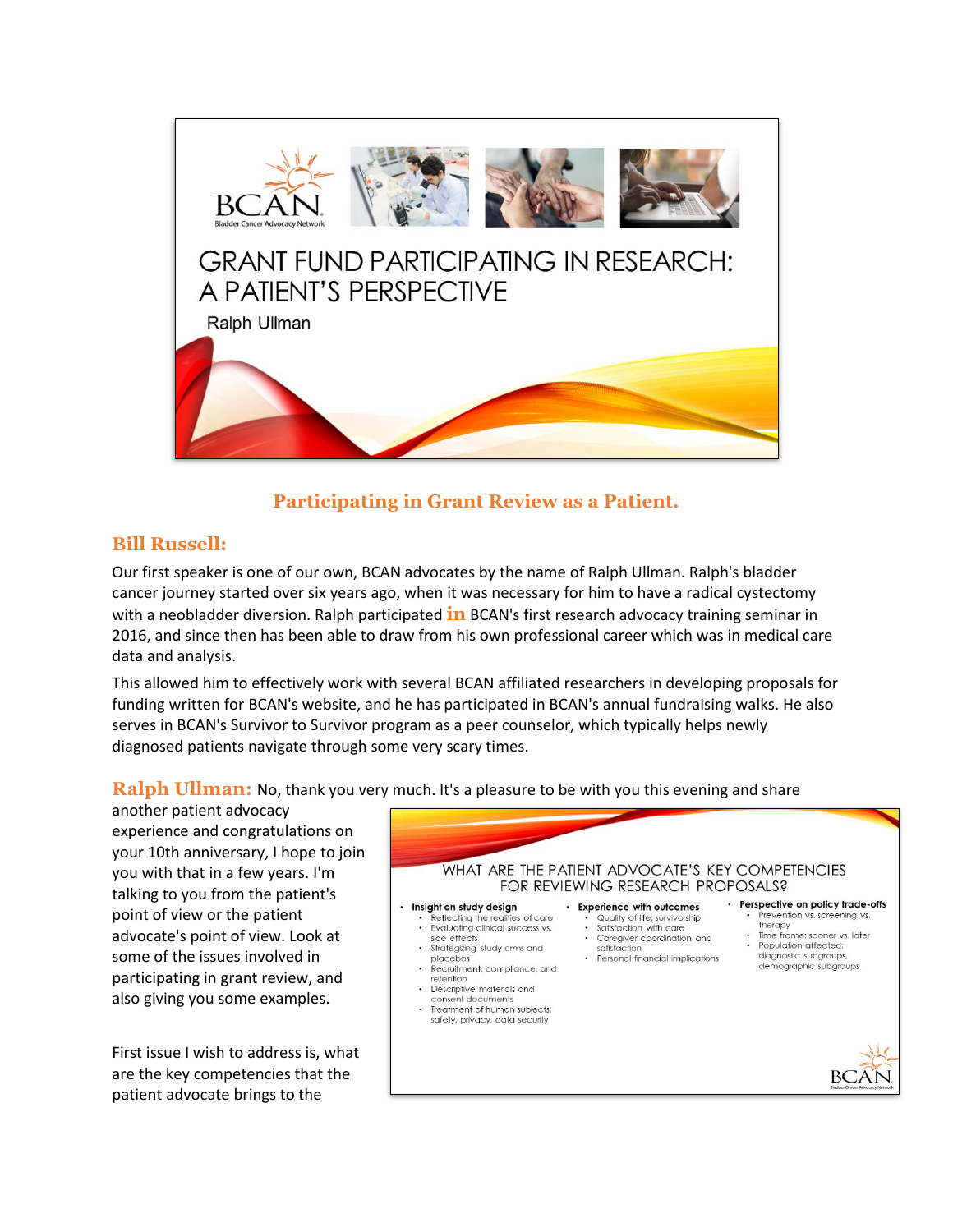table? The first group, insight on study design, a variety of factors that really are the same as were discussed in the first two webinars in this series, working with pharma to develop, test and ultimately market their products and working with pharma and scientists on the design of the clinical trials, that same sort of thing. We're looking at proposals and evaluating them. And the patient has a lot to offer in this respect, and I look at particularly at recruitment, will this thing work? Will this study work? Will patients be willing to be recruited? Will they comply with the procedures? And ultimately, will they be retained? If you're looking at the proposal and you have your doubts, you're going to be negatively reflected accordingly. So things of that sort.

#### **Ralph Ullman:**

The next category, experience with the outcomes. Well, you might be reviewing a proposal that is specifically directed at patient level outcomes, quality of care, in particular, survivorship is a new term that I'm getting familiar with, satisfaction, caregiver satisfaction outcomes. And if the project is directed at outcomes specifically, of course, this is right in our wheelhouse. But we may be reviewing a proposal that, say a



clinical trial, or otherwise not directly focused on outcomes, but maybe it should be saying more about outcomes and what it is. And so that's an opportunity for the patient advocate to insert some real life factors regarding, what is this project going to accomplish ultimately, with respect to the patient? And I'll tell you if we don't raise it, nobody else will. So it's all up to us.

The last category, policy trade offs, may or may not be appropriate, depending on the particular rules and circumstances of the review panel. But somebody's got to be thinking about this stuff because funding inevitably is limited and projects are going to have to be traded off against each other pro and con. Prevention, your project may be looking at prevention or screening or therapy, how do you compare and evaluate projects that are so different in orientation? So that's difficult. Timeframe, this is a favorite of mine. Sooner versus later, well, I think we all agree as patients, we prefer that this project come to fruition with respect to actual patient share sooner rather than later. That's pretty obvious. But that perspective may not be shared particularly by the scientists who are joining you in evaluating these proposals. So it's up to us to decide whether that is a fair criteria on which to evaluate a proposal.

Finally, something even more difficult than population, the fact that you could have diagnostic subgroups and typically you will. Just within bladder cancer, you've got muscle invasive, non-muscle invasive, metastatic ... The proposal and the project is not going to involve all bladder cancer patients. And you'll have to decide, as soon as you subgroup the population of course, the number of patients ultimately affected is going to be reduced, and perhaps differentially from one proposal to the next. Demographic subgroups are even harder for me anyway, you could have a gender focused project, female, let's say, race focused, lets say African American. Again, as you subgroup the population the number of patients who ultimately may receive a benefit. But on the other hand, suppose that subgroup has been historically understudied or historically underserved. So that's a real tough one and you may or may not wish to consider that in your evaluation. But somebody's got to be looking at.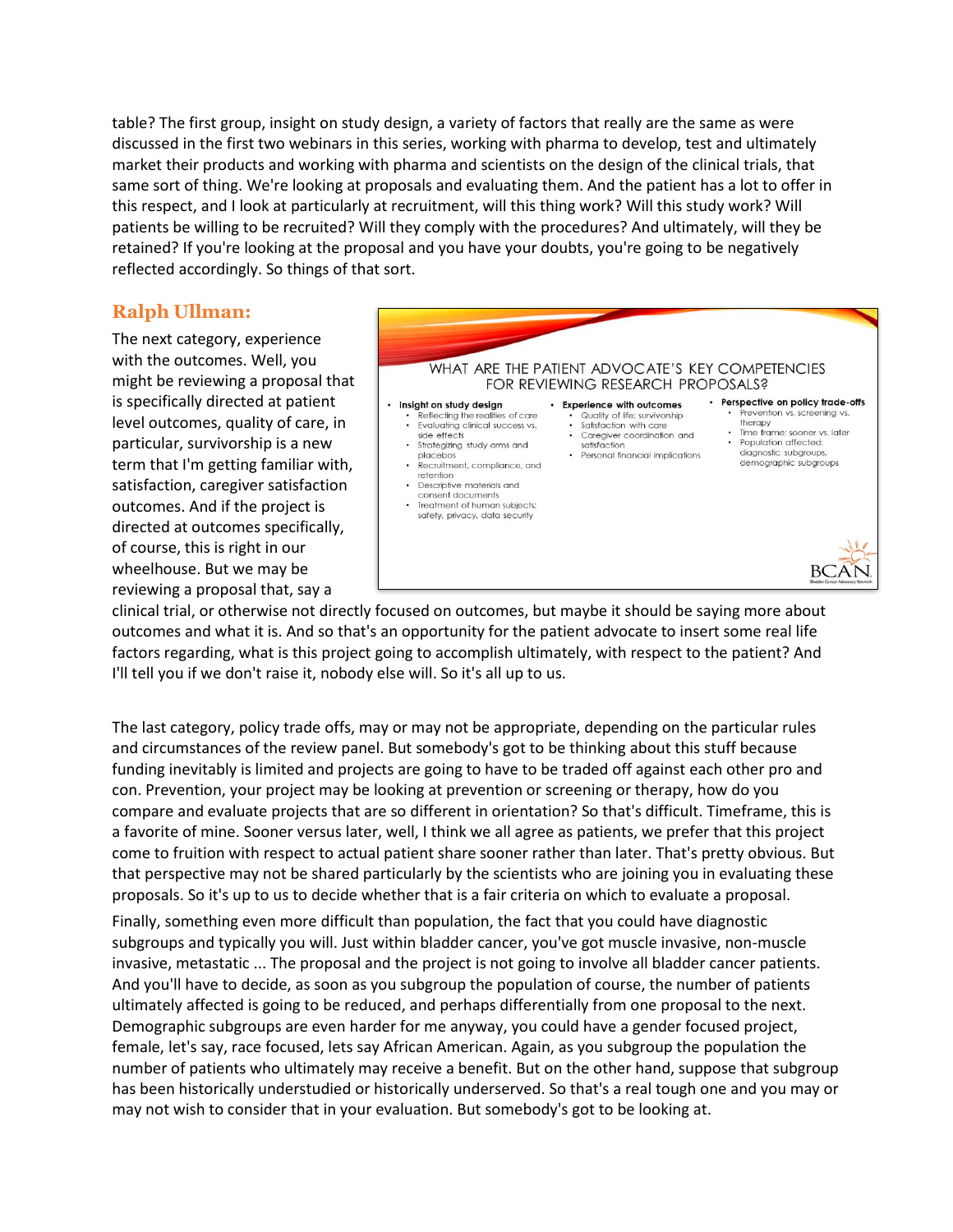#### **Ralph Ullman:**

As a background for patient advocates to participate in research review, well, the more we know the better we can do. And a couple of things I can suggest to you if you haven't been through it already, BCAN offers a variety of materials on its website, of course. But they also offer a couple of learning modules, Bladder Cancer Basics 101. We all know something about bladder cancer. Typically, we're pretty good at our



own particular diagnosis and our own particular therapy, but bladder cancer is going to be broader than that. And if we're going to be effective as advocates, it behooves us to be generally well informed about bladder cancer more generally. So that's a module you might investigate.

BCAN also has a research advocate training module that was developed just a couple of years ago, and many of us have gone through that. Bill has gone through it, our host and I have gone through it as well and we use it to get certified as patient research advocates. If you're interested, Morgan Powell with BCAN I'm sure will be happy to give you access to either or both of these modules.

So you're coming to the table as a patient advocate with some specific competencies that you're expected to use in your evaluation of these grant proposals as just discussed. What else might you need to know? Or let's put it this way, the more you know, the more comfortable you're going to be. Well, firstly, you're going to need to take a look at this specific review process. It can be complicated. Various stages of evaluation have various roles



including conflict of interest, and patient advocates may well have some conflicts of interest. Procedures for getting your commentary into a system, of course, you'll have help. There'll be people that help you. But the first time through a particular process, you can expect to spend a bit of time.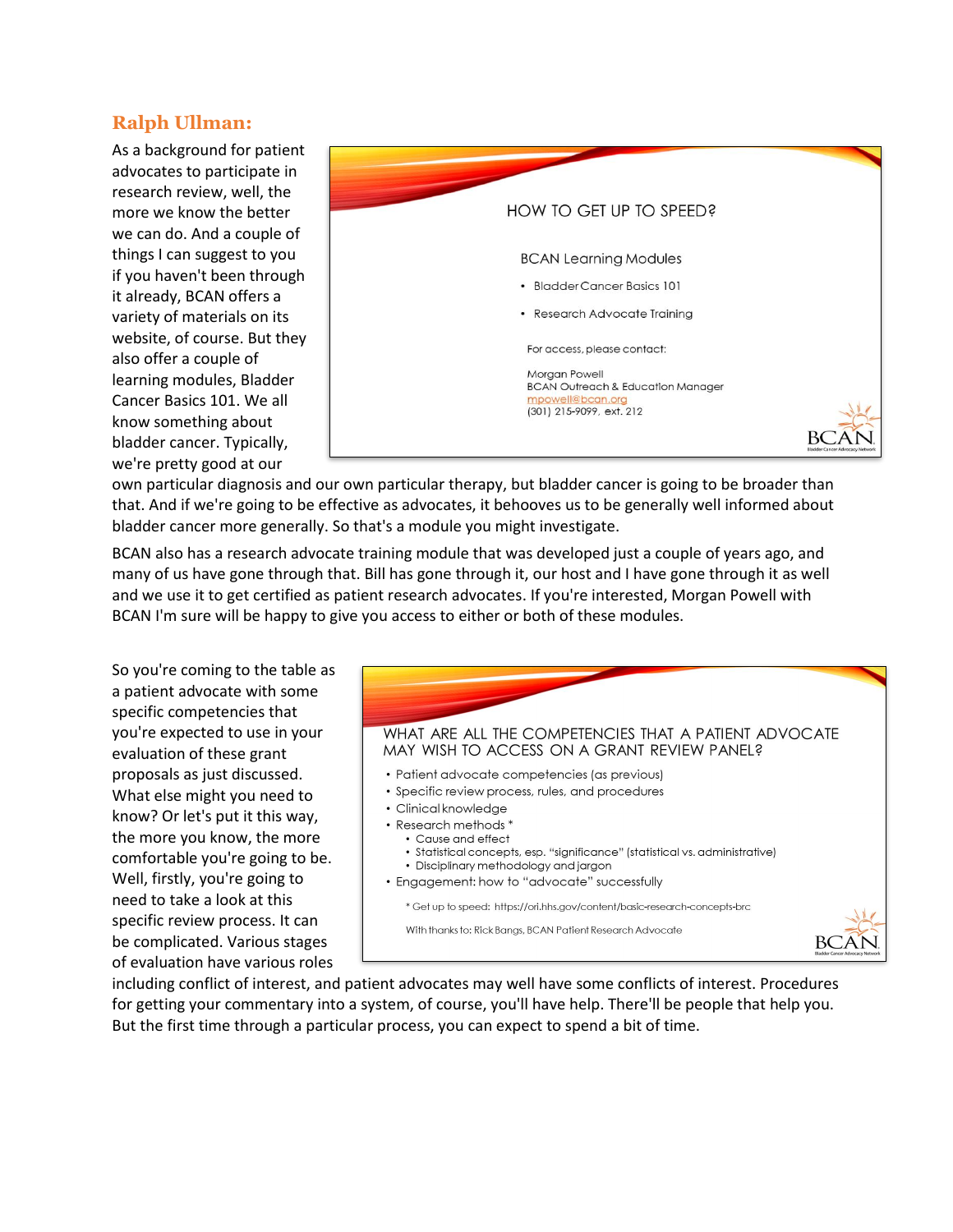#### **Ralph Ullman:**

The next two bullets here are areas where you're not really expected to know much of anything. You're not certainly expected to be an expert but falls under the category of the more you now the more comfortable you'll be. Clinical mindset, well, you have a patient mindset, but the proposal is more likely to be written from a clinical point of view and with terminology that may not be immediately familiar to you. So you might well want to look up for some things and research methodology, of course. You want to have some background, some basic background in the way research tends to be structured and you can access some materials accordingly.

The last one that I think is interesting and I have to give my thanks to Rick Bangs, who's an experienced patient research advocate who I talked to, and he turned me on to this idea about engagement, other than the incompetency of us as patient advocates is how do we advocate successfully? How do we get our point of view across and talking to a group of clinicians, scientists? I think we sort of have to find our own way. That's something that you need to think about, and probably the more you do, the better you get.

I want to get into some examples of opportunities for patient advocates in reviewing grant proposals. And to get into that, I came up with this two dimensional grid of describing these opportunities. So let's take a look at the columns first reading from left to right, I call this the specificity of review panel focus. The funding organization may take proposals across general medicine, health and wellness and the



review panel may not be segmented at any lower level. So you could really be reviewing proposals on a wide, wide variety of health and wellness topics. That's one extreme. At the other end, you could be looking at proposals where your panel has been restricted to a fairly narrow identified disease. And therefor, bladder cancer advocates, of course, that would be bladder cancer. And in the middle, there're all sorts of possibilities of categorization somewhere in between.

The second dimension here, defining the rows, I call it accessibility of research targets and methods for the patient advocates. Aside, here at the bottom, you could be looking at proposals that I would consider to be really basic science, bench level research where cellular change subject to chemical intervention might be looked at under the microscope and a level above that I might be testing out some ideas on mice, and so on. And this is pretty much beyond the purview of most of us, patient advocates. Relatively inaccessible in terms of targets and method.

# **Ralph Ullman:**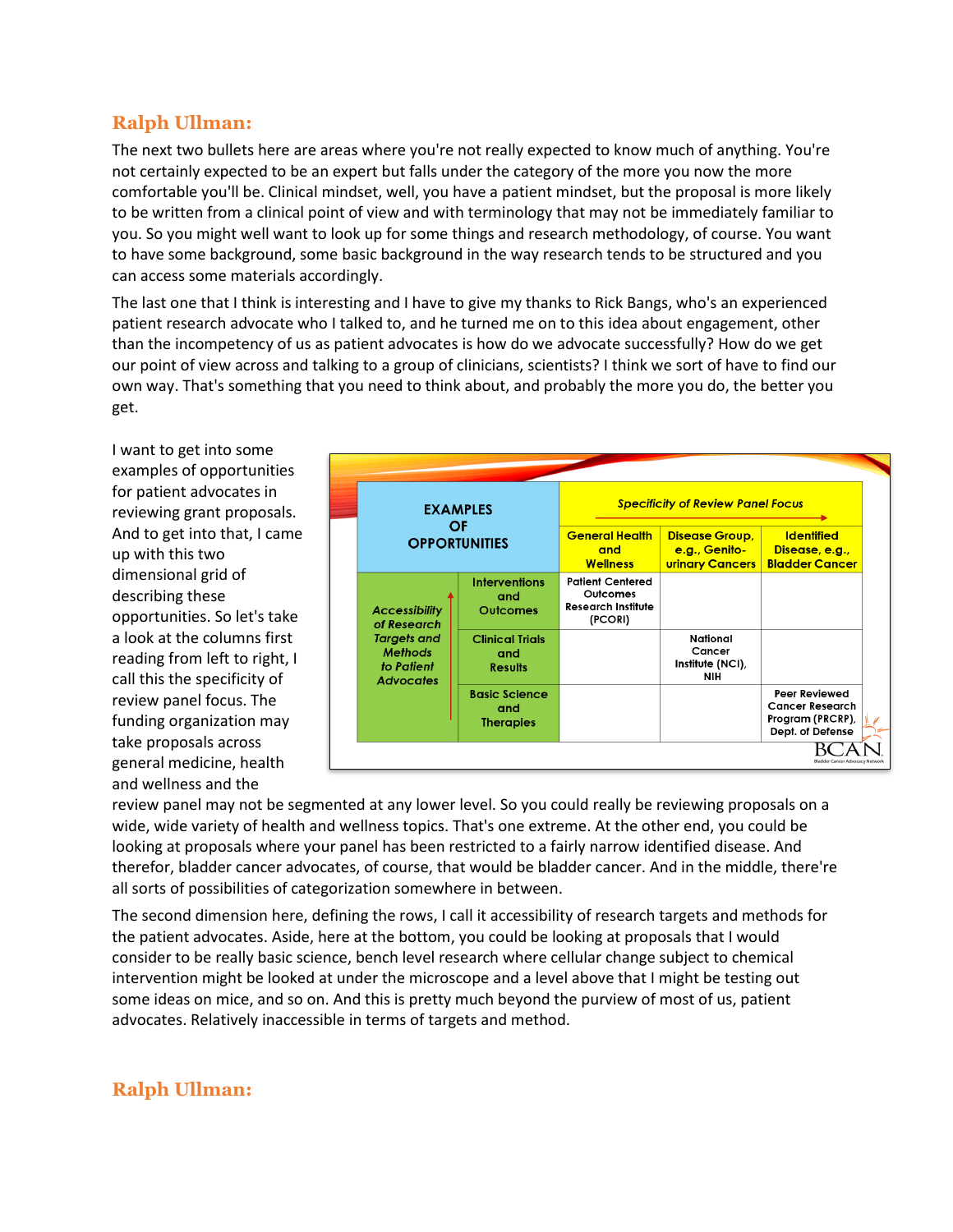Next level of clinical trials, well, now we're talking about humans participating in a trial to test out an intervention or a pharmacological drug, and that's going to be more accessible to us. We're more familiar with the terminology and so on. And then the top row is where we're looking at outcomes. The proposal is focused on the outcomes as I've described it, well, that should be right in our wheelhouse, very accessible project. Now, I don't want to imply though that our opinion as patient advocates would not be useful across all of these areas, I believe it can be quite useful. But this is just a way of looking at it and getting yourself into a particular situation.

So I've got three examples here. They happen, and they're all pretty important to BCAN into the bladder cancer community. So let's look at Patient-Centered Outcomes Research Institute first, we'll call it PCORI. I've got some bullets on the next slide. PCORI has been around since 2010, when it was created by the Affordable Care Act. And much to my surprise, has survived despite the change in administrations. They've been awarding grant funds for quite



some time. As the description of the organization would indicate, they're very much oriented around the outcomes, patient-centered outcomes. So, we're naturally quite interested in what's going on at PCORI, even though they haven't done a whole lot of work on bladder cancer per se.

In recent years, there has been a couple of notable awards. I just want to mention them. The engagement awards from PCORI, a series of BCAN affiliated projects, Bladder Cancer Survey Networks, some of you may be familiar with, and then the patient research advocate training and implementation. The learning module I mentioned beforehand, the webinar series as Stephanie noted, funded by PCORI. So, we're very thankful for that. Another notable award has been in the clinical effectiveness research category, comparing outcomes of at least two healthcare options and that's the CISTO project, awarded to our research leaders, Dr. John Gore and Angie Smith. Compare it for non muscle invasive cancer patients, bladder cancer patients comparing surgery versus non surgical intervention. For this group of patients, you can hardly come up with a more important and relevant topic from a patient point of view.

So this is a great project, \$8.5 million and currently ongoing and we're very thankful to PCORI for that. And if you're interested in review activities as patient advocates, please do check out the PCORI website. As you would expect, they have quite a number of opportunities.

#### **Ralph Ullman:**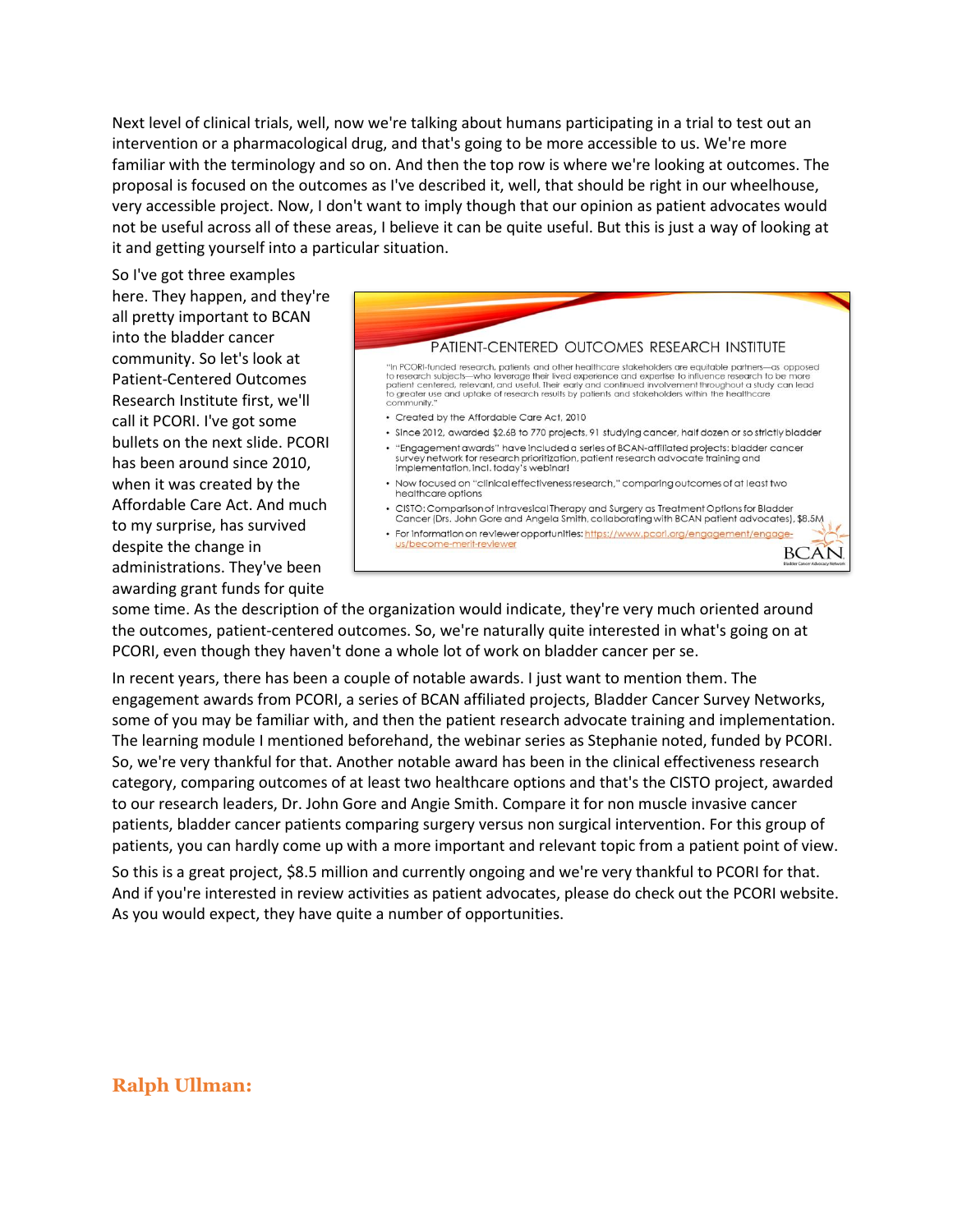And let's talk about the National Cancer Institute in looking primarily at their supervision and sponsorship of clinical trials. But let's take a look at the next slide here. I'm not all that familiar. But I did talk to Rick Bangs, who again, has been very active at the National Cancer Institute. They have a Coordinating Center for Clinical trials, and they organize their supervision of these trials by disease category.



And so there's a genitourinary cancer steering committee, which includes two patient advocates, and their job is to consider projects submitted for bladder, prostrate and renal cancer. And under the genitourinary cancer committee are three task forces for each of the three particular cancer categories bladder, prostate, and renal. And each of these includes two patient advocates. So I would have to conclude that the National Cancer Institute has been very active in encouraging the involvement of patient advocates in their grant review activities.

Down in the right hand corner, is a program sponsored by the Department of Defense. I put it in the basic science category because as a reviewer myself, most of the proposals that I've reviewed under this program I would classify in basic science. Their orientation is changing somewhat. I understand that our next speaker may give



us some more information about that and give us some more details about this Peer Reviewed Cancer Research Program is organized.